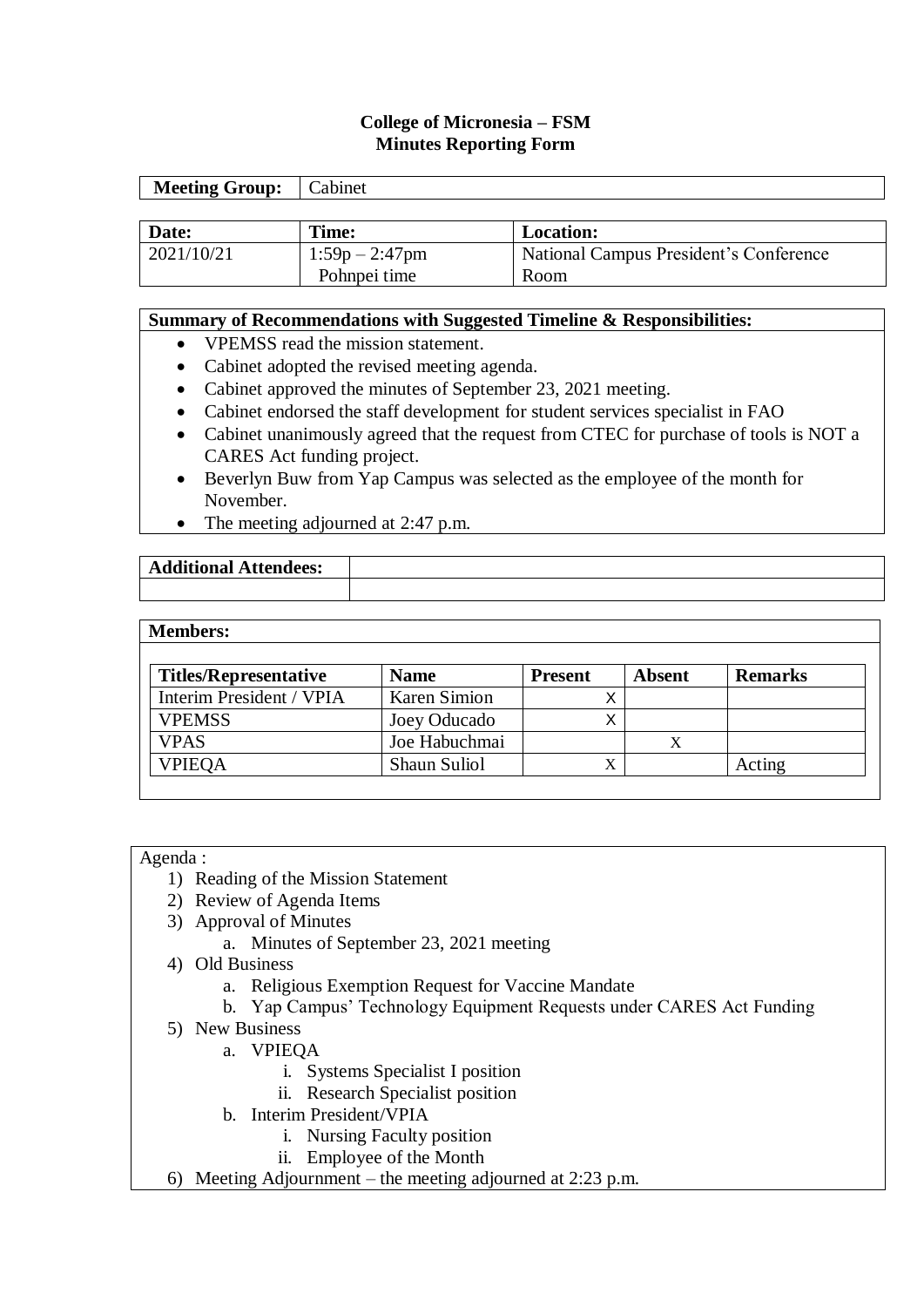## **Agenda/Major Topics of Discussion:**

Interim President called the meeting to Order at 1:59 p.m. VPEMSS read the college's mission statement. Cabinet reviewed the agenda and took the customer service training proposal from the agenda. VPEMSS moved and VPIEQA seconded that Cabinet adopts the agenda and the motion carried.

# **Approval of Minutes**

 Minutes of September 23, 2021 – VPEMSS moved and VPIEQA seconded that Cabinet approves the minutes and the motion carried.

## **Old Business**

• None

## **New Business**

- **a) VPEMSS**
	- i. Staff Development Request for student services specialist- FAO is seeking support from Cabinet to endorse and approve the staff to continue to upgrade her credential qualifications for the position she holds. She is said to be at 78% completion. FAO will absorb the \$3,000 cost needed to complete. Staff is also encouraged to apply financial aid assistance from other sources.

## **VPIEQA moved and VPIA seconded that Cabinet endorse and approve the staff to continue with her staff development program she has enrolled in. The motion passed.**

# **b) Interim President/VPIA**

- i. CARES ACT Request to purchase Tools (CTEC) Cabinet reviewed the request and unanimously agreed that the request is not CARES Act funded projects.
- ii. Employee of the month- there were 37 nominations for the employee of the month of November. Beverlyn Buw was selected to be the employee of the month of November.

VPIEQA moved and VPEMSS seconded that the meeting adjourns. The meeting adjourned at 2:47 p.m.

# **Comments/Upcoming Meeting Date & Time/Etc.:**

### **Handouts/Documents Referenced:**

- E- Agenda
- E-minutes September 23, 2021 meeting
- Employee of the month of November